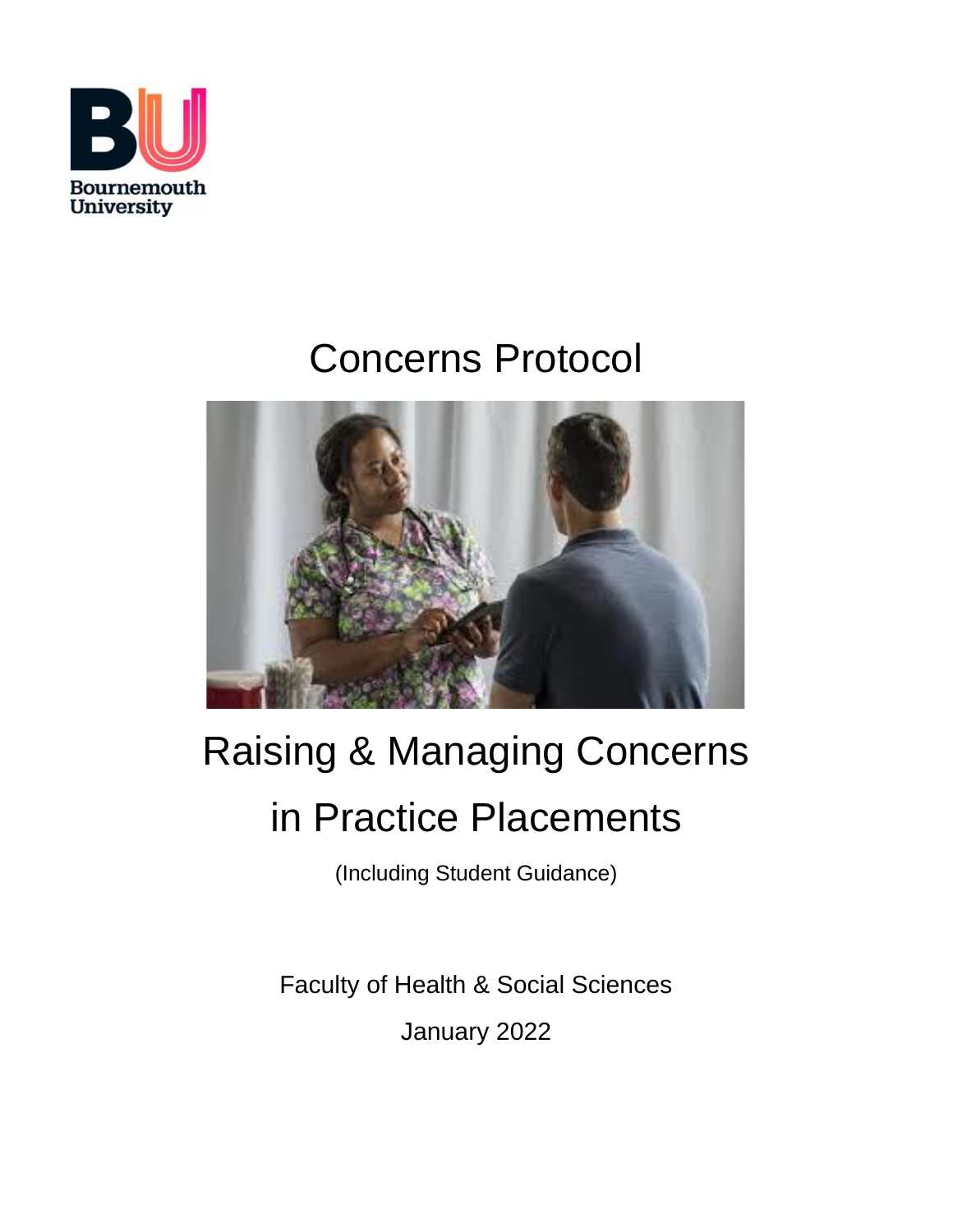# **Table of Contents**

*To navigate this Protocol, click on the item you wish to view and the document will scroll to that area for you.*

All rights reserved. No part of this publication may be reproduced, stored in a retrieval system, of transmitted, in any form or by any means, without the prior permission, in writing of the Faculty of Health and Social Science, Bournemouth University, U.K. Exceptions are allowed in respect of any fair dealing, for the purpose of research or private study, or criticism or review, as permitted under the Copy right, designs and Patents Act 1988.

Copyright © Bournemouth 2022

Version 5 January 2022: Bournemouth University UPLA Team and Head of Practice Education (HoPE)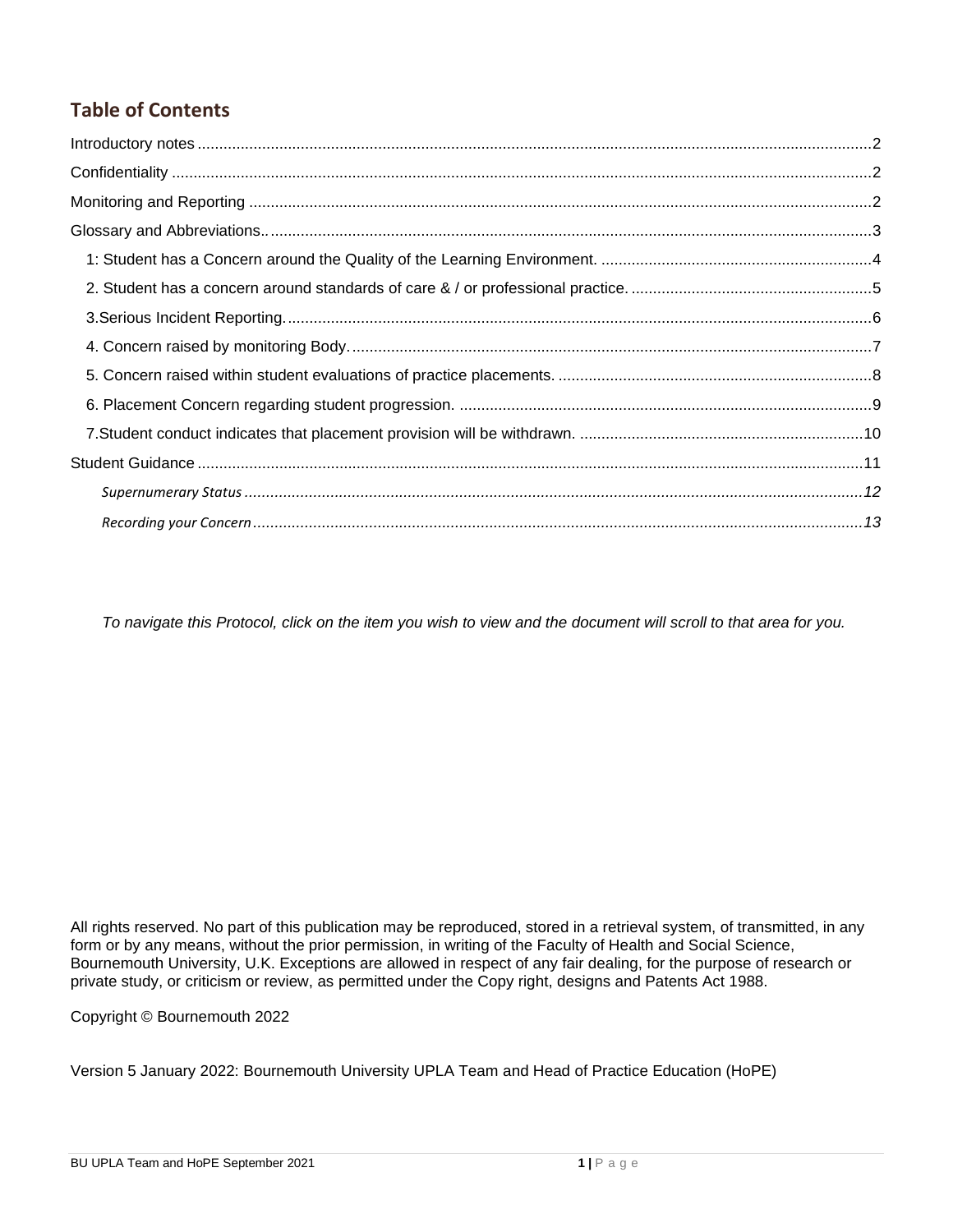## <span id="page-2-0"></span>**Introductory notes**

Bournemouth University (BU) works in partnership with a wide range of providers of health and social care in its provision of practice placement experiences for students on all professional programmes. This enables students to gain experience in their field of practice whilst also meeting the requirements of the relevant professional and regulatory bodies. All BU partner organisations strive for excellence in the services they offer and the placement learning opportunities students can reasonably expect. Contemporaneous student feedback enhances the quality assurance of these services, thus providing a valuable resource in the evaluation and development of the services as well as effective placement learning provision.

It is recognised that raising a concern is challenging for all stakeholders. However, with a transparent, linear, and consistent approach to managing concerns, issues can be managed in a timely, collaborative and supportive manner to ensure that the duty of care and professional standards are upheld.

The Protocols provide a support for students, practice partners and BU personnel to collaboratively manage concerns that may arise in relation to the supervision and assessment of placement practice. Some situations are unique and the protocols provided may not fully reflect every eventuality, therefore it is important that the rationale for any deviation from the protocol is clearly documented.

These protocols make reference to the: -

- Raising Concerns (Whistleblowing) Policy (Bournemouth University 2019) <https://intranetsp.bournemouth.ac.uk/policy/whistleblowing-policy-oct-2019.pdf>
- Fitness to Practise Procedure (Bournemouth University 2020/21 <https://intranetsp.bournemouth.ac.uk/pandptest/11h-fitness-to-practise-procedure.pdf>
- Support to Study procedure <https://intranetsp.bournemouth.ac.uk/pandptest/11j-Support-to-study-policy-and-procedure.pdf>

They should be used in conjunction with the placement providers process of raising concerns. For further information, guidance and support please contact [UPLA@bournemouth.ac.uk](mailto:UPLA@bournemouth.ac.uk)

# <span id="page-2-1"></span>**Confidentiality**

Students and those supporting students must uphold confidentiality when raising a concern. While it may be necessary to share names of personnel this should only be done so after clear consideration and only as part of the identified formal process for raising a concern. Students and those supporting students will adhere to the standards of their professional body to support professional practice and appropriate disclosure.

# <span id="page-2-2"></span>**Monitoring and Reporting**

Through the processes outlined within this document the Head of Practice Education (HoPE) and key personnel have oversight of all incidents where a concern is raised in practice. This ensures consistent actions, plus provides an ongoing review of themes and outcomes. A summary of concerns is reported to senior personnel within Bournemouth University at the Admissions, Progression and Employment Group (APE). Themes and actions are shared and reviewed at relevant meetings with practice partners, commissioners and as required, regulatory bodies.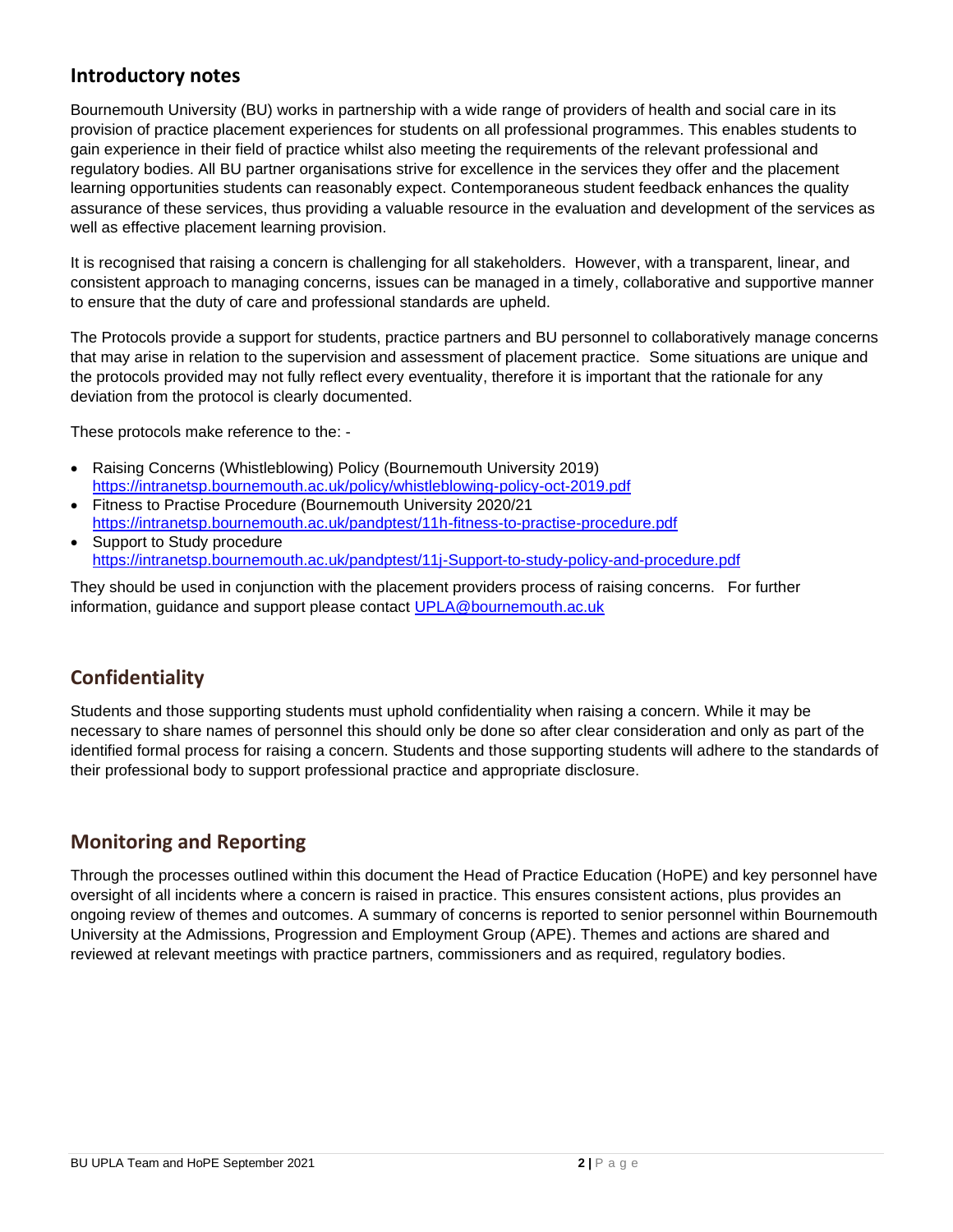# <span id="page-3-0"></span>**Glossary and Abbreviations**

The terms reflect use and application within Bournemouth University.

**Placement Practice Education Lead.** Within placement provider organisations, these roles may have differing titles and are the leads for education with a remit for quality assurance and management of placement provision. (e.g. Education Co-ordinator / Learning Environment Lead / Practice Placement Lead). There are also personnel in practice who will have day to day responsibility for the provision of practice education in that organisation (Practice Educators, Practice Education Facilitators or Nurse Education Supervisors). Within this document these roles are collectively referred to as Placement Practice Education Lead. These roles are the points of contact when there are concerns affecting practice education in that organisation. They can fulfil the NMC role of the nominated person.

**Practice Assessor and/or Practice Supervisor.** This term refers to clinical practitioners responsible for the support and assessment of students in practice placements. All students will have a named practice assessor on each substantive placement. These practitioners may be known as mentors, clinical mentors and practice placement educators, depending on the programme and professional body requirements. Within Nursing and Midwifery Council (NMC) Programmes, students may be supported by Practice Supervisors as well as Practice Assessors reflecting the [Standards for Student Supervision and Assessment](https://www.nmc.org.uk/globalassets/sitedocuments/education-standards/student-supervision-assessment.pdf) (NMC 2018).

**Head of Practice Education (HoPE).** This post is located within the BU Faculty of Health and Social Sciences overseeing the quality assurance facets for practice education, predominantly for the healthcare programmes situated within the Faculty of Health and Social Sciences at Bournemouth University.

**University Practice Learning Adviser (UPLA).\*** The University Practice Learning Adviser (UPLA) team are a university-based practice education team who support all the health and social care programmes requiring practice placement and can fulfil the NMC role of nominated person. As well as managing concerns, they are responsible for collaborative quality assurance of the learning environment. For students completing the Return to Practice Programme, the team members are the 'nominated' person for students to contact regarding concerns and queries. The team can be contacted at: [upla@bournemouth.ac.uk.](mailto:upla@bournemouth.ac.uk)

**Bournemouth University (BU) Placement Link.\*** In addition to the UPLA team, Programmes may have link lecturer roles that support student supervision and assessment e.g. Link Midwife Teacher. They can fulfil the NMC role of nominated person. They may also be known as the Placement Tutor for Occupational Therapy and Physiotherapy.

*\*Within this document these roles referred to as 'the appropriate BU Placement Link'.*

**Personal Academic Advisor (PAA).** Academic advisers are responsible for the academic and pastoral support of the student during the students' time on their programme. They may also be titled Personal Academic Advisor or Personal Tutor.

**Academic Assessor (AA).** For NMC programmes the [Academic Assessor](https://www.nmc.org.uk/globalassets/sitedocuments/education-standards/student-supervision-assessment.pdf) is responsible for co-ordinating each placement assessment alongside identified practice-based staff (Practice Assessor). Some elements of this role may be delegated to other BU personnel initially (for example the University Practice Learning Adviser).

**Placement Support Team.** The team of support staff employed by Bournemouth University to co-ordinate/allocate student placements reflecting the validated programme requirements for placement learning experience.

**Freedom to Speak Up Guardian (FTSUG) and Champions.** These are roles within NHS organisations supporting staff to confidently discuss and challenge unacceptable behaviours or practice. The Freedom to Speak Up network will aim to promote and continue to create a working environment, which is open and transparent and free from bullying, harassment and victimisation. You can access more information [here.](https://nationalguardian.org.uk/)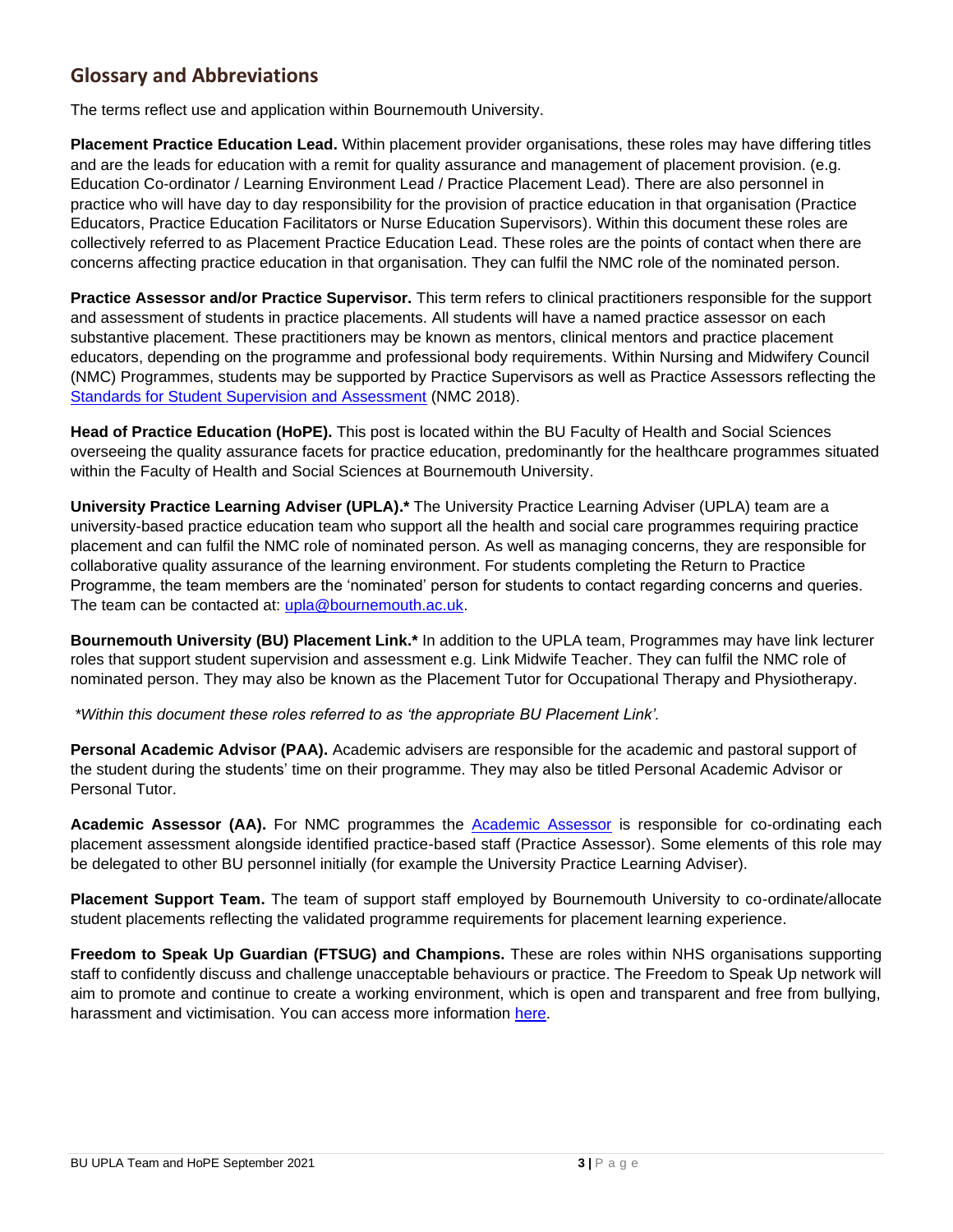#### **1: STUDENT HAS A CONCERN AROUND THE QUALITY OF THE LEARNING ENVIRONMENT.**

<span id="page-4-0"></span>This algorithm should be utilised when a student identifies concerns relating to the quality of the learning environment such as:

- Practice assessor/supervisor not reflecting the expectations of their role in supporting a student.
- There are perceived limited learning opportunities available.
- There are perceived concerns as to the ongoing practice assessment process.
- Student supernumerary status appears to be not upheld.

The student first raises the concern with the practice assessor and/or placement manager and/or Placement Practice Education Lead. Student may also consider raising with the Freedom to Speak Up Guardian / Champion if in an NHS organisation.

If the student considers the concern unresolved:



Useful resources:

Raising Concerns Checklist (Appendix A)

Day-Calder, M., 2017. Get the most out of your practice placements. *Nursing standard (Royal College of Nursing (Great Britain): 1987)*, *31*(19), pp.35-35.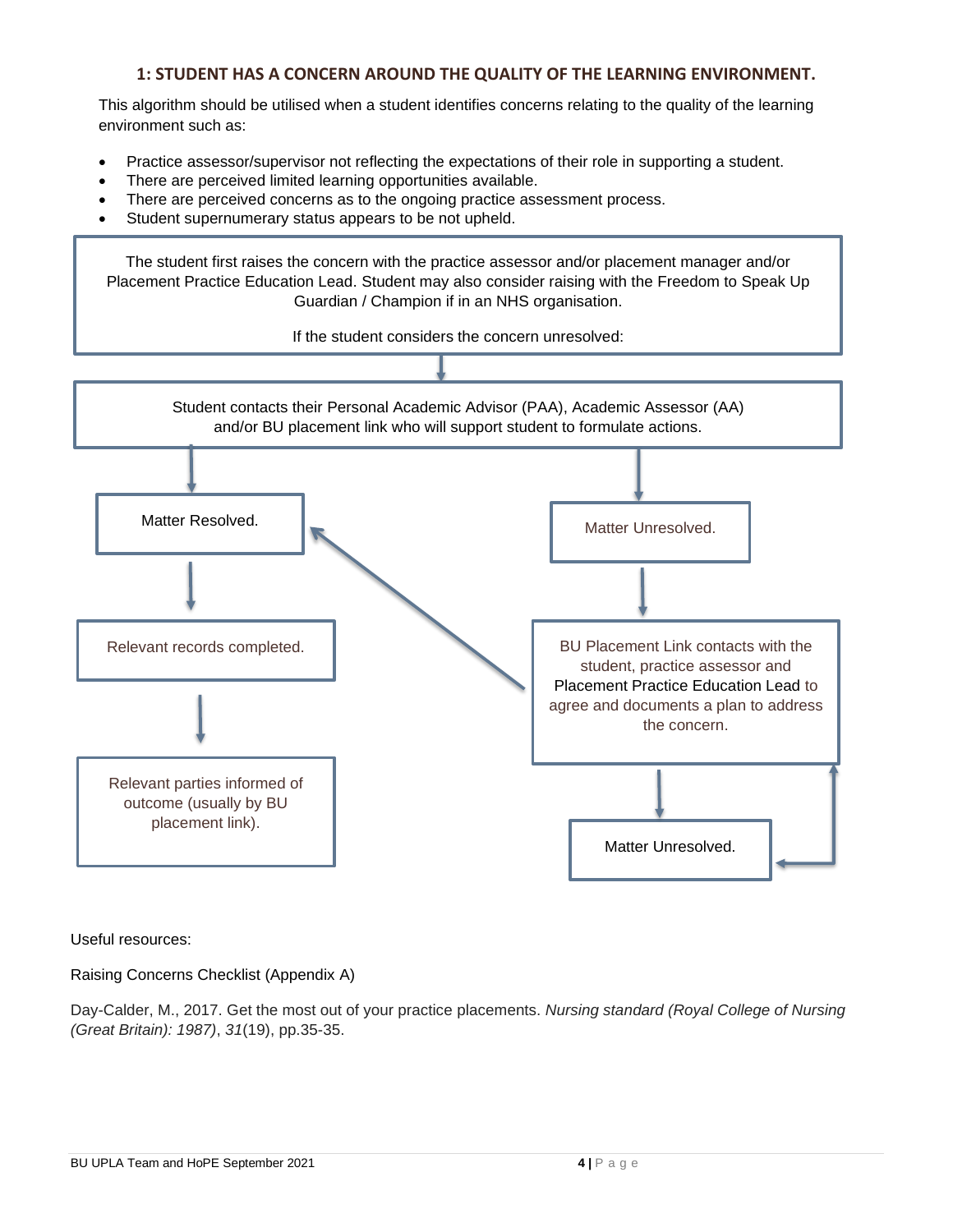#### **2. STUDENT HAS A CONCERN AROUND STANDARDS OF CARE & / OR PROFESSIONAL PRACTICE.**

<span id="page-5-0"></span>This algorithm should be followed to ensure clear reporting if a student believes that standards of care and / or professional practice are compromised. For example:

- Policies and procedures not being adhered to
- Conduct of staff
- Patient care, safeguarding concerns
- Safeguarding issues

Student must report the concern *immediately* to the practice assessor, a member of the clinical team or Placement Practice Education Lead. Student may also consider raising with the Freedom to Speak Up Guardian / Champion if in an NHS organisation.

The person reported to will be responsible in managing the concern in accordance with policy and procedure and contact BU placement link.

Should a student feel unable to address concerns at placement level they must report the concern as soon as possible to their Personal Academic Advisor (PAA)/Academic Assessor(AA) or BU placement link. PAA/AA will support student to report the concern supported by the BU placement link.

BU personnel inform Head of Practice Education and Programme Lead

Head of Practice Education and/or BU placement link will liaise to:

- Ensure senior practice education link aware / relevant BU placement links aware.
- Agree points of contact for the student, BU and the placement provider.
- Identify appropriate personnel to support the student to formally record a statement.
- Follow local reporting policies / procedures, adhering to confidentiality policy / non-disclosure.
- BU representative(s) will be appointed to support the student at any required meetings. Students can also seek representation from their relevant unions/professional body.
- Agree arrangements for ongoing pastoral support for the student.
- Outline arrangements for updating the student as to actions.
- Enact joint quality assurance review of the learning environment.

Placement provider reviews concern in line with their policies and procedures.

Senior practice education link updates Head of Practice Education.

Collaborative actions agreed (including regular and outcome feedback to student).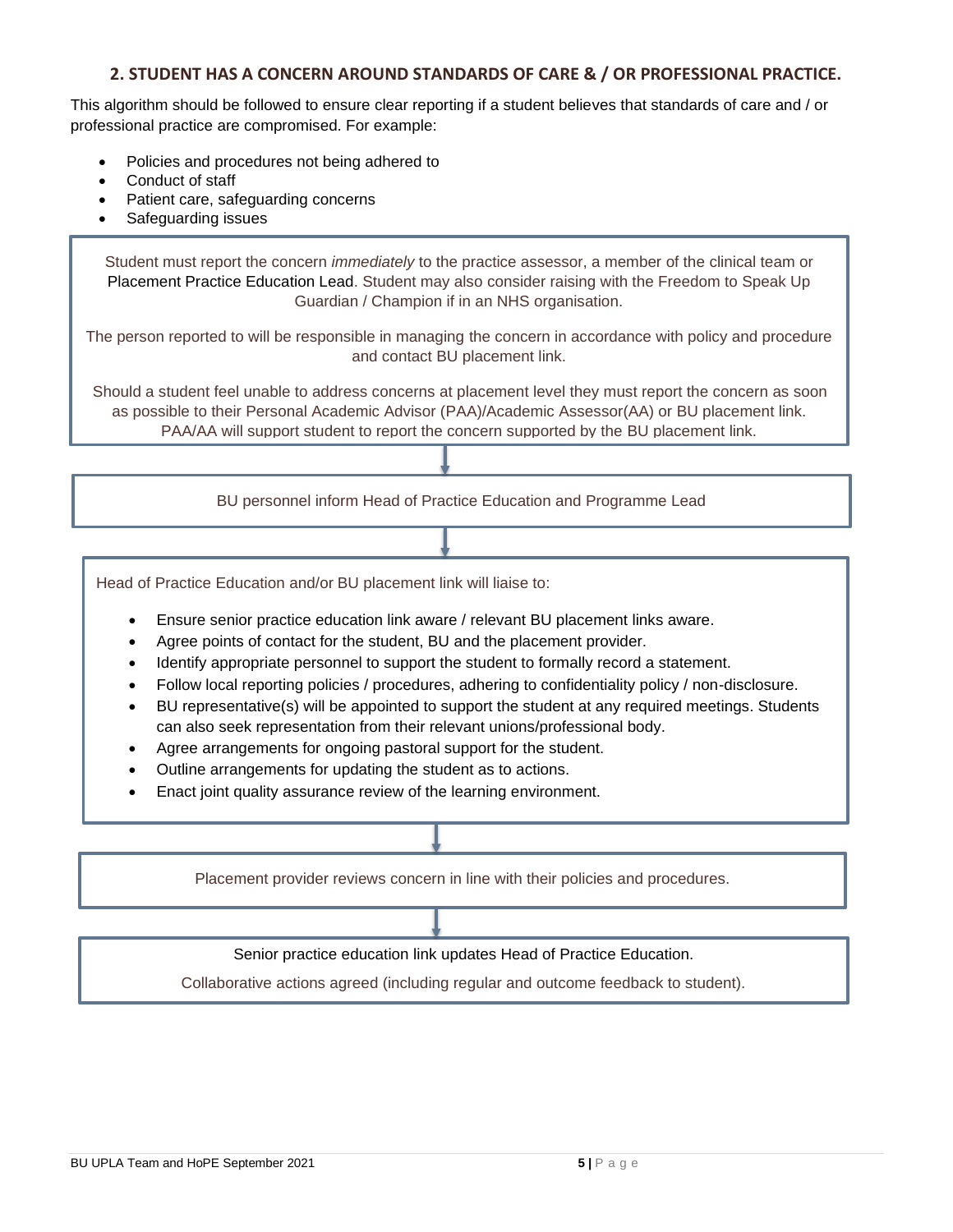#### <span id="page-6-0"></span>**3.SERIOUS INCIDENT REPORTING.**

This algorithm outlines the process to follow if a student on a practice placement is involved in an incident that would meet practice placement policy for reporting. This is in addition to any policies / actions that the placement provider would utilise and reflects the requirement of the education provider to formally notify BU should a student be involved in a serious incident.



\*For NMC programmes the Academic Assessor must be informed of all concerns relating to achievement in practice.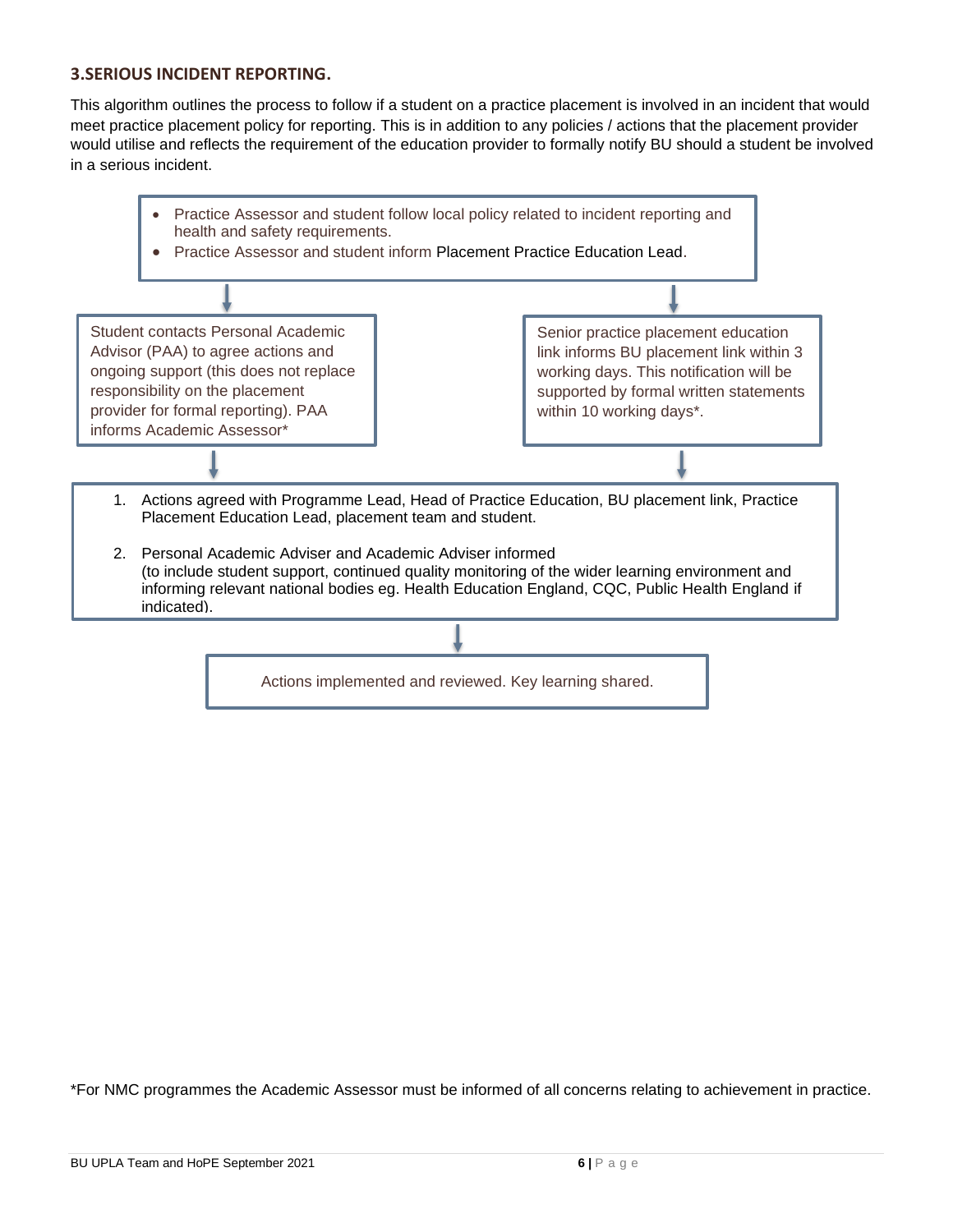#### <span id="page-7-0"></span>**4. CONCERN RAISED BY MONITORING BODY.**

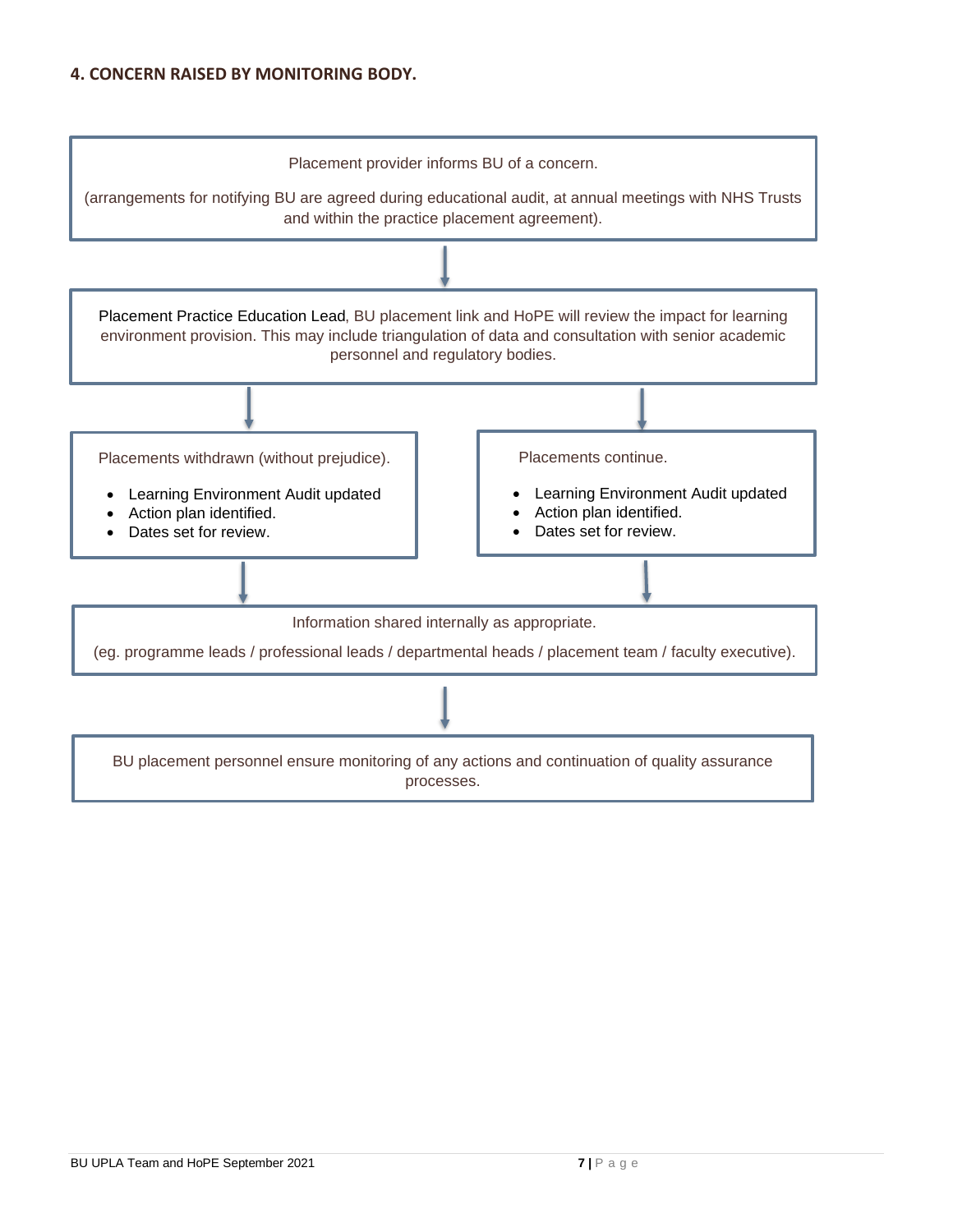#### <span id="page-8-0"></span>**5. CONCERN RAISED WITHIN STUDENT EVALUATIONS OF PRACTICE PLACEMENTS.**

Students on healthcare programmes leading to a professional qualification within the Faculty of Health and Social Sciences are required to complete an evaluation of their practice placement experience. These evaluations are integral to quality assurance process to ensure an effective and safe learning environment. They are held within the electronic placement support system and are accessible by delegated staff at BU / the placement provider. They do not replace the responsibility of the student to raise a concern in a timely manner during their placement.



- Student updated by appropriate BU placement link
- Concerns protocol algorithm enacted as required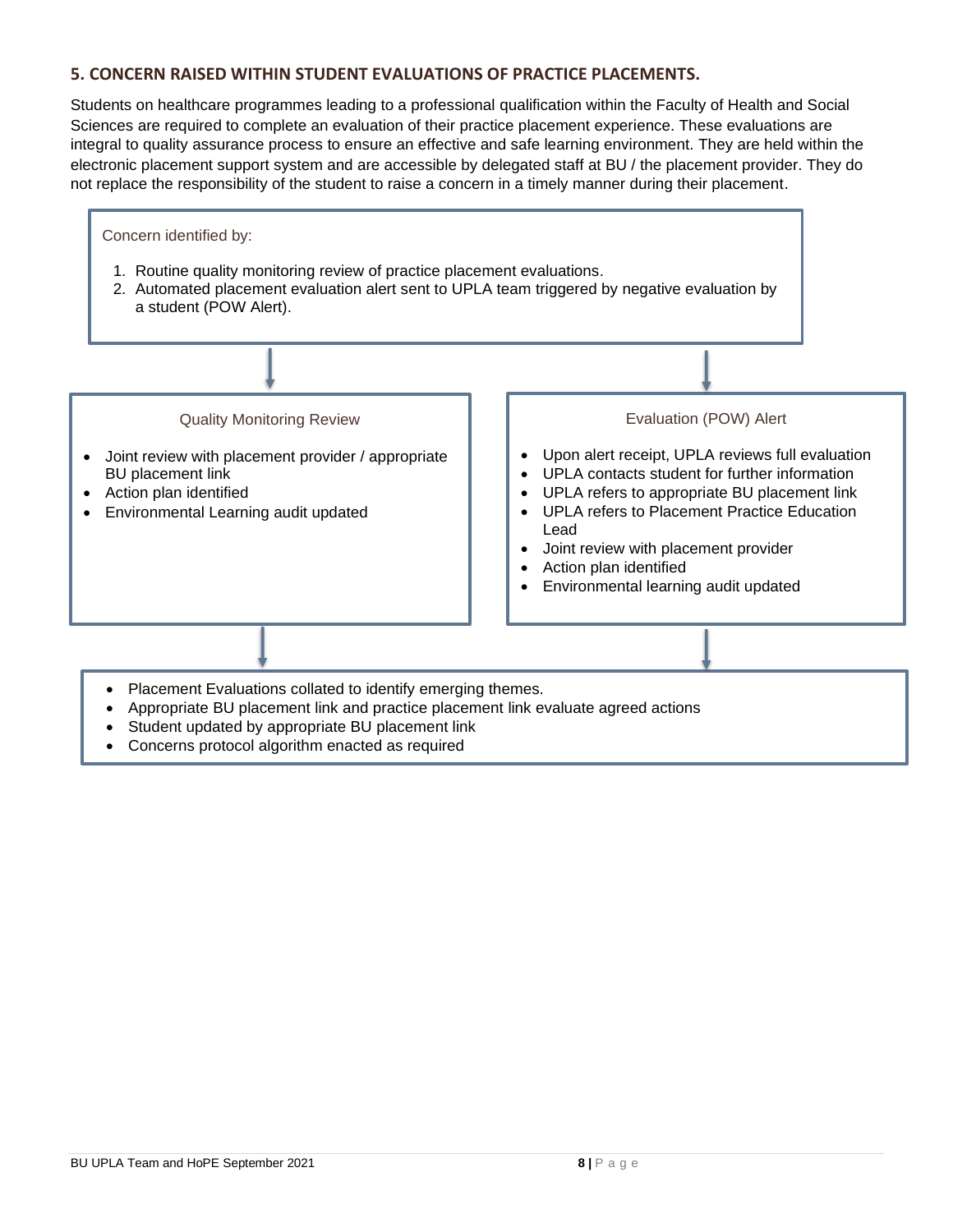#### <span id="page-9-0"></span>**6. PLACEMENT CONCERN REGARDING STUDENT PROGRESSION.**

Concerns can include:

- Attendance e.g. changing shifts, not fulfilling required time in placement, punctuality.
- Health and Wellbeing Concerns.
- Progression not as expected given the student's stage in the programme.
- Ongoing failure to comply with local policies and guidelines.

Practice assessor/supervisor identifies concerns relating to student achievement.

- Practice Assessor meets with the student. Meeting outcome documented in portfolio and clear actions / review dates identified.
- BU placement link and placement education lead informed and supports process as required
- Academic Assessor informed (this is required for NMC programmes).
- BU placement link considers if relevant BU policies would assist with managing the circumstances. For example: student attendance policy, support to study policy or fitness to practise policy. If yes, flagged to Programme team.



\*For NMC programmes the Academic Assessor must be informed of all concerns relating to achievement in practice.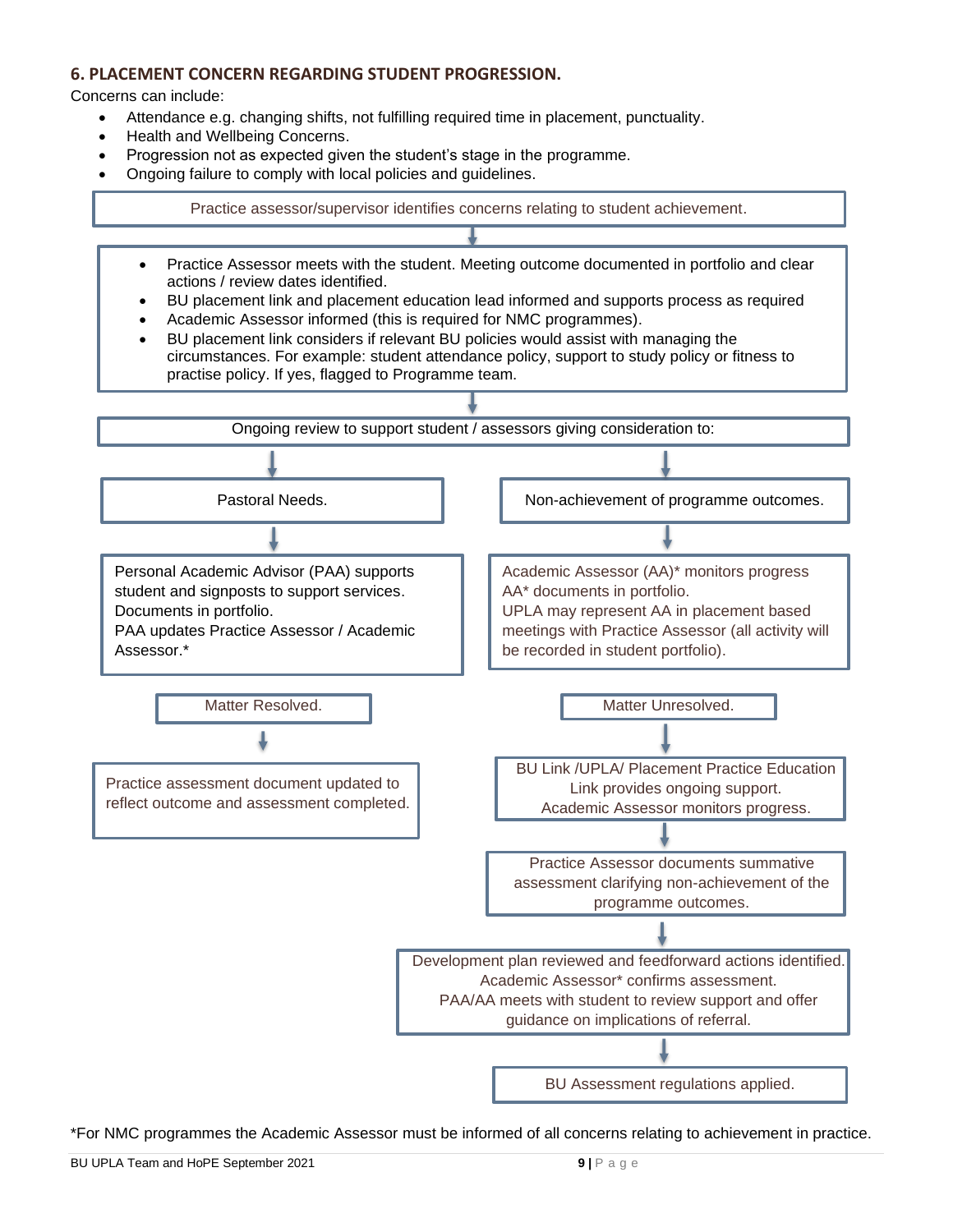#### <span id="page-10-0"></span>**7.STUDENT CONDUCT INDICATES THAT PLACEMENT PROVISION WILL BE WITHDRAWN.**

| The placement provider identifies significant concerns about a student's performance in practice. Feedback,<br>assessment, action planning and collaboration between placement provider and University personnel are<br>inappropriate due to the severity of the concern creating an untenable level of risk.<br>(see algorithm 3 - Serious Incident Reporting and algorithm 6 - Placement concerns regarding student progression).                                                                                                          |  |  |
|----------------------------------------------------------------------------------------------------------------------------------------------------------------------------------------------------------------------------------------------------------------------------------------------------------------------------------------------------------------------------------------------------------------------------------------------------------------------------------------------------------------------------------------------|--|--|
|                                                                                                                                                                                                                                                                                                                                                                                                                                                                                                                                              |  |  |
| Rationale to withdraw placement provision confirmed with the Placement Practice Education Lead. This will<br>usually involve consultation with the BU placement link or Academic Assessor* or BU Head of Practice<br>Education. In any event BU personnel listed will liaise and agree actions as soon as details known.<br>Summary of key concerns and rationale for decision formally shared in writing by education lead.                                                                                                                 |  |  |
|                                                                                                                                                                                                                                                                                                                                                                                                                                                                                                                                              |  |  |
| • Student informed of decision to withdraw practice without prejudice to enable review of concerns.<br>. The Practice Assessor and Academic Assessor* record rationale for decision in student portfolio<br>including a failure of relevant outcome(s) with support from BU placement link.<br>• Student advised to contact Personal Academic Advisor and Programme Lead at earliest opportunity.<br>. The Academic Advisor informs the Programme Lead who implements relevant BU policy as required,<br>usually Fitness to Practise policy. |  |  |
|                                                                                                                                                                                                                                                                                                                                                                                                                                                                                                                                              |  |  |
| Supporting statements from placement provider will be shared within 5 working days and sent to<br>Programme Lead and Head of Practice Education.                                                                                                                                                                                                                                                                                                                                                                                             |  |  |
|                                                                                                                                                                                                                                                                                                                                                                                                                                                                                                                                              |  |  |
| Programme Lead / Personal Academic Advisor and Academic Assessor* agree actions to support student<br>and implement relevant Bournemouth University Processes.                                                                                                                                                                                                                                                                                                                                                                               |  |  |
|                                                                                                                                                                                                                                                                                                                                                                                                                                                                                                                                              |  |  |
| Head of Practice Education / BU placement link agree<br>Academic Assessor* updates placements team of<br>actions for updating placement with Programme Lead<br>decision to withdraw placement.<br>and Academic Assessor.                                                                                                                                                                                                                                                                                                                     |  |  |
|                                                                                                                                                                                                                                                                                                                                                                                                                                                                                                                                              |  |  |

Programme Lead proceeds with relevant process and updates Head of Practice Education of outcome. Head of Practice Education will review outcome with senior practice placement education link.

\*For NMC programmes the Academic Assessor must be informed of all concerns relating to achievement in practice. Some placement related activity may be delegated to the BU placement link.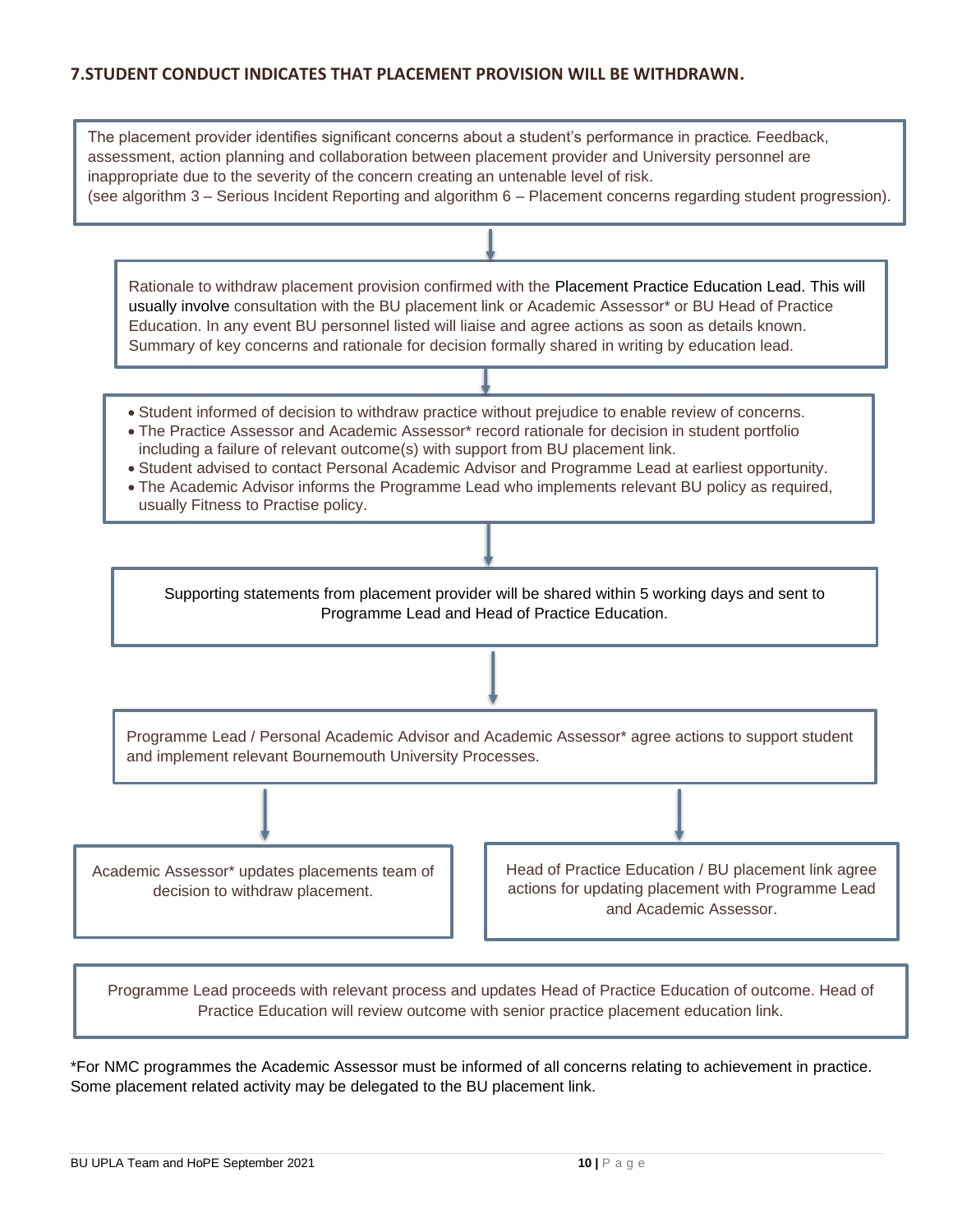

# **Student Guidance**

<span id="page-11-0"></span>Professional practice requires registrants to be able to question and speak up when unsure. This is a skill that we develop during our professional life. If you review your practice assessment document, you will see there are specific proficiencies that relate to this professional skill. Being able to speak up is essential for safe patient care, effective team working and your personal health and well-being.

When we feel uncomfortable by a situation, it can be difficult to speak up. As a student, you complete a range of placements and this in itself can be a barrier to speaking up. We are here to support you in managing your concern. By speaking up you are promoting a high-quality environment for both learning and care.

### **When should you seek support and 'speak up'**

Seeking support is a professional strength. If you have a concern, talking to someone can ensure you are supported to address the concern. It also helps us to identify how the learning experience can be improved and so, by speaking up, you are supporting your future profession.

| No | Ask yourself                                                           | <b>Yes</b> |     |
|----|------------------------------------------------------------------------|------------|-----|
|    | Would I be concerned if a family member were being cared for?          |            | P   |
|    | Does the situation make me uncomfortable?                              |            | Е   |
|    | Do I need help to manage this concern?                                 |            | А   |
|    | If I do nothing, will I continue to feel uncomfortable?                |            | K   |
|    | If I do nothing, could it impact on patient care?                      |            | UP! |
|    | If I do nothing, could it continue to be an issue for future learners? |            |     |

Look at the following questions, if you answer yes to just one, talk to someone.

#### **Identifying your concern**

To help you articulate your concerns it is helpful to make some notes as to the concern. This can help you to be objective when you may be feeling anxious or nervous.

- What is my concern? This may be specific event or a series of events that have caused a growing discomfort.
- Who was involved? Remember to ensure confidentiality.
- Are they able to corroborate your concern?
- Have you reviewed relevant documents? E.g. care plan, policy, university guidance
- Were there other factors involved? For example, staffing levels, your previous experience, resources available.
- Did you discuss these concerns with a member of the placement team? If not, why not?
- Is there anything else you need to consider?

Please ensure that you do not discuss your concerns with outside persons unless they are recognised support services e.g. student support, professional body or union representative.

#### **Who can you go to for support?**

The hardest step can be speaking to someone, there are lots of people you can go to. The most important thing is to tell someone. We can then help you to manage the situation.

| Within your Placement Provider Organisation | <b>Within your Education Provider (BU)</b> |
|---------------------------------------------|--------------------------------------------|
| Practice supervisors, assessors, mentors    |                                            |
| Other team members                          | Academic Advisor, personal tutor           |
| Placement learner link                      | Peer Assisted Learning link/ Student Rep   |
| The placement manager                       | <b>Student Union</b>                       |
| The practice education team                 | Welfare Team                               |
| Freedom to Speak up Guardian                | University practice education link         |
| Union / Professional Organisation           |                                            |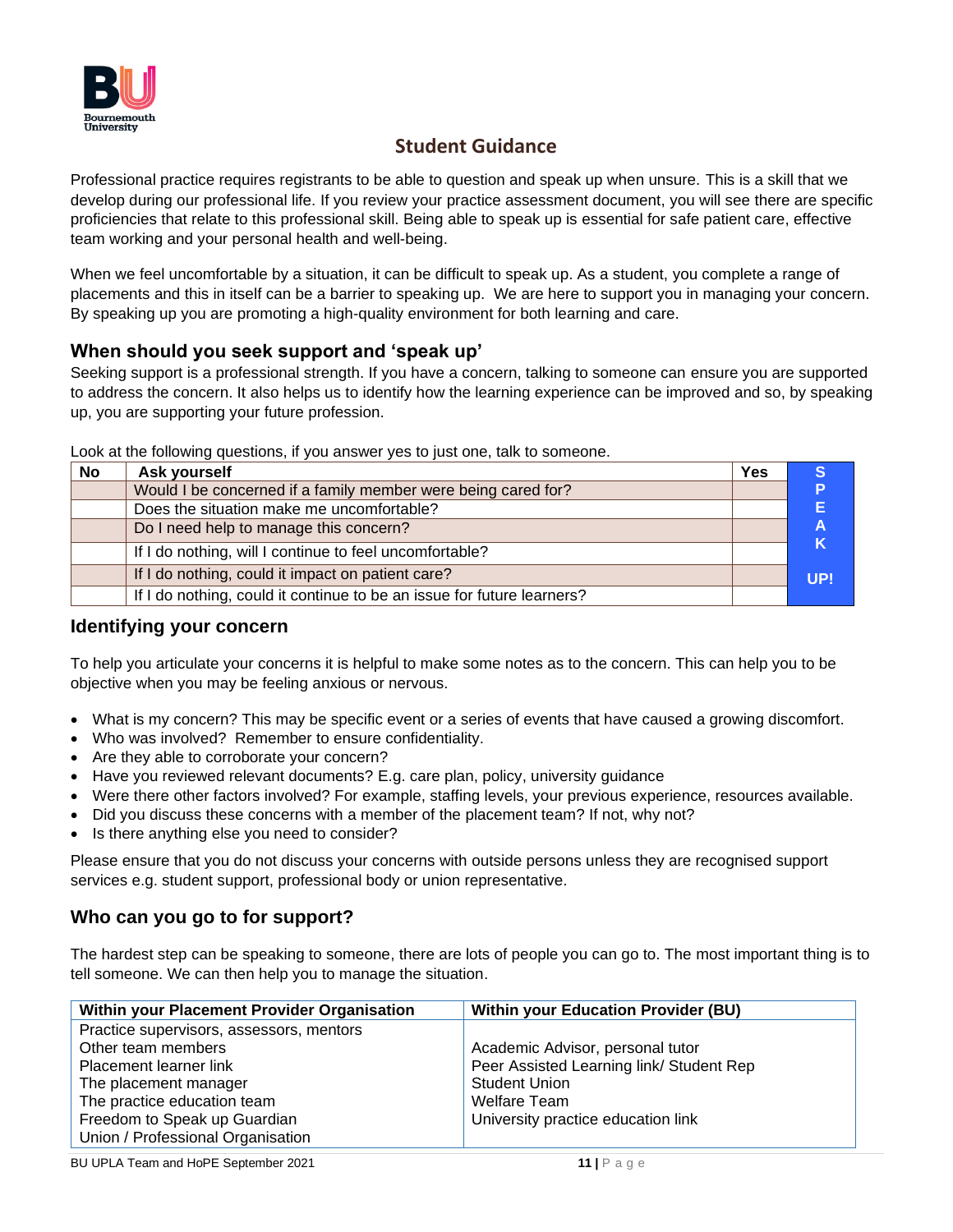#### <span id="page-12-0"></span>**Supernumerary Status**

Whilst completing the pre-registration programme, there is a requirement that students are awarded supernumerary status. Supernumerary status is defined as:

'*a learning strategy that facilitates effective supervision and assessment of student practice whilst upholding the practitioner's duty of care. This enables the assessor to provide exposure to relevant practice whilst the student is required to engage fully in order to develop their fitness for purpose and practice.*'

(Shepherd and Uren, 2014)

Supernumerary status enables students to have the time to develop their knowledge, skills and professional attributes by fully engaging in learning opportunities with appropriate levels of supervision. Students are reminded of the importance to not exceed their 'scope of practice'. For students with professional registration such as Nurse Associate Registrants, this can be challenging. As a student they are required to adhere to the student policies and expectations for practice. If there is a concern that supernumerary status is at risk of being compromised, the university and relevant practice education teams must be informed (Algorithm 1).

As a student, you will be aware of the challenges teams can face in practice. It can be difficult to identify if you have been required to act in the place of another team member or not been in receipt of relevant supervision.

The following table can help you to make that decision in an objective way.

| <b>Placement Area</b>                                       | Date / time |
|-------------------------------------------------------------|-------------|
| Consideration                                               | Comments    |
| Why did the event occur?<br>E.g. staff sickness             |             |
| Were you provided with support?<br>E.g regular supervision, |             |
| What risks were identified?<br>E.g. scope of practice       |             |
| Were the Senior Team informed?                              |             |
| Were the Practice Education Team<br>informed?               |             |
| Did you speak up at the time?                               |             |
| What were your concerns?                                    |             |
| Could the situation have been<br>managed differently?       |             |